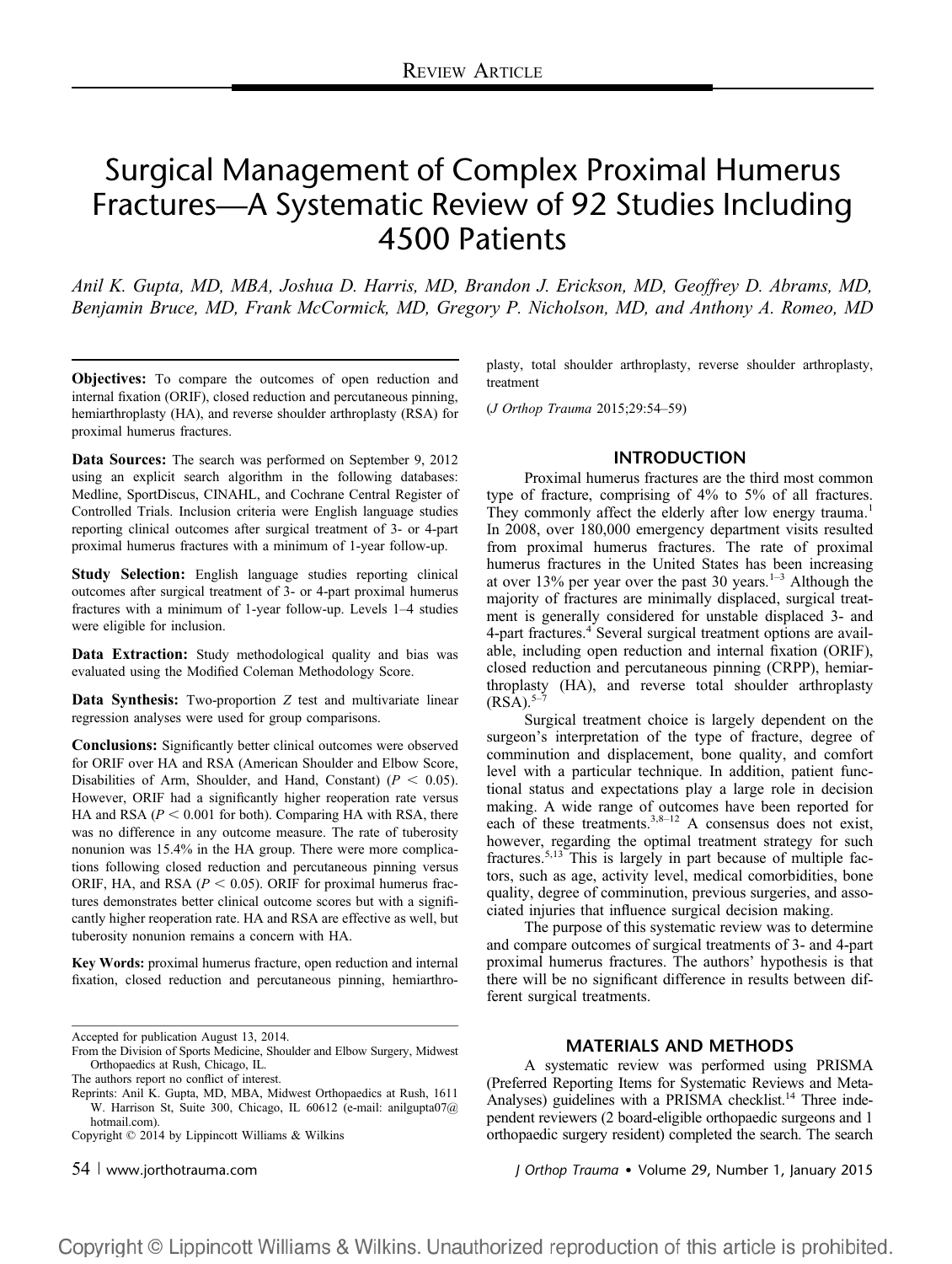was performed on September 9, 2012 using an explicit search algorithm {((((((((((((((((((((((((((((((((((((((((((((((((((((((humerus [Title/Abstract]) OR humeral[Title/Abstract] AND (English [lang]))) AND fracture[Title/Abstract]) AND proximal[Title/ Abstract] AND (English[lang]))) NOT intramedullary[Title] AND (English[lang]))) NOT nonunion[Title] AND (English [lang]))) NOT malunion[Title] AND (English[lang]))) NOT biomechanical[Title/Abstract] AND (English[lang]))) NOT cadaveric[Title/Abstract] AND (English[lang]))) NOT cadaver [Title/Abstract] AND (English[lang]))) NOT ((basic[Title/ Abstract]) AND science[Title/Abstract] AND (English[lang])) AND (English[lang]))) NOT revision[Title] AND (English [lang]))) NOT ((rotator[Title]) AND cuff[Title] AND (English [lang])) AND (English[lang]))) NOT pediatric[Title] AND (English[lang]))) NOT physeal[Title] AND (English[lang]))) NOT children[Title] AND (English[lang]))) NOT instability [Title] AND (English[lang]))) NOT imaging[Title])) NOT salter[Title])) NOT physis[Title])) NOT shaft[Title])) NOT distal[Title])) NOT clavicle[Title])) NOT scapula[Title])) NOT ((diaphysis[Title]) AND diaphyseal[Title]))) NOT infection [Title])) NOT laboratory[Title/Abstract])) NOT metastatic [Title/Abstract])) NOT (((((((malignancy[Title/Abstract]) OR malignant[Title/Abstract]) OR tumor[Title/Abstract]) OR oncologic[Title/Abstract]) OR cyst[Title/Abstract]) OR aneurysmal [Title/Abstract]) OR unicameral[Title/Abstract])}, in the following databases: Medline, SportDiscus, CINAHL, and Cochrane Central Register of Controlled Trials. Inclusion criteria were English language studies reporting clinical outcomes after

surgical treatment of 3- or 4-part proximal humerus fractures with a minimum of 1-year follow-up. Exclusion criteria included studies with less than 1-year clinical follow-up, non-English language, basic science, surgical technique, letters to the editor, biomechanical, systematic reviews/meta-analyses, duplicate subject populations, pediatric patients, revisions, malunion, nonunion, suture-only fixation, external fixation, valgusimpacted fractures, 2-part fractures, arthrodeses, fixation with allograft strut augmentation, and oncologic/pathologic fractures. Levels 1, 2, 3, and 4 evidence were deemed (as per the Oxford Centre for Evidence-Based Medicine used by the American version of the Journal of Bone and Joint Surgery)<sup>15</sup> inclusive. Both e-published and print journal articles were acceptable. However, meeting abstracts and proceedings were disallowed. All references within included studies were cross-referenced for potential inclusion if omitted from the initial search. If 2 or more separate studies reported on a duplicate population of subjects (eg, different lengths of follow-up), only the more/most recent study was retained for final analysis. Figure 1 demonstrates our search algorithm to generate the final studies for inclusion and analysis.

Descriptive statistics were calculated for each study and parameter variable. Continuous variable data were reported as mean  $\pm$  SD (weighted mean values where applicable). Categorical data was reported as frequencies with percentages. For all statistical analyses,  $P < 0.05$  was deemed statistically significant. Study, subject-specific data, and surgical outcomes' data were compared using 2-proportion Z test



FIGURE 1. Systematic review search algorithm within Medline database according to PRISMA guidelines. After application of all exclusion criteria, 92 studies were identified for inclusion and further analysis. IMN, intramedullary nail.

2014 Lippincott Williams & Wilkins www.jorthotrauma.com <sup>|</sup> 55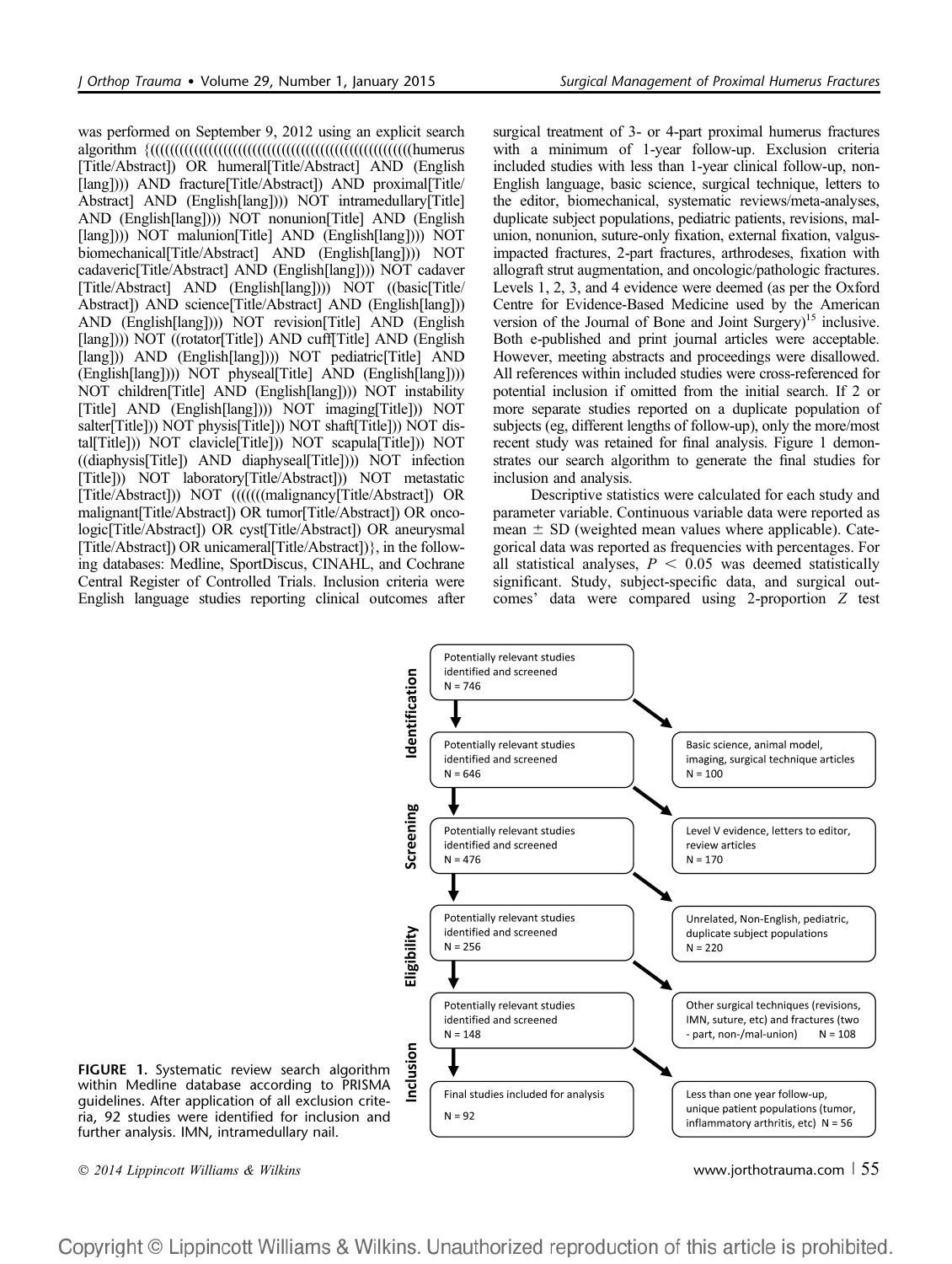calculators with alpha 0.05 because of the difference in sample sizes between compared groups. An internet-based statistical calculator was used for Z test calculation. Multivariate regression was also used to control for age differences between groups in comparing functional score, range of motion, reoperations, and mortality between cohorts. Study methodological quality and bias was evaluated using the Modified Coleman Methodology Score (MCMS).<sup>16</sup> This study quality checklist has been used in previous Orthopaedic and Sports Medicine research, applicable to both randomized and nonrandomized controlled trials.<sup>17,18</sup> The MCMS is a 15item instrument with a scaled potential score ranging from 0 to 100, with scores 85–100 (excellent), 70–84 (good), 55– 69 (fair), and  $\leq$ 55 (poor).

The age of patients enrolled in each study was evaluated for a planned subgroup analysis with the goal to analyze the outcomes according to patient age greater and less than 70 years. This was performed assuming that RSA is indicated for patients greater than 70 years.

#### RESULTS

Before screening, 745 studies were identified. After eligibility screening and filtering through inclusion/exclusion criteria, 92 studies remained. There were significantly more single-center versus multicenter studies (92% vs. 8%,  $P \leq$ 0.001) (Table 1). There were significantly more level 4 evidence studies (92%) versus all other levels ( $P < 0.001$  for each). The mean study level of evidence was 3.5. Forty-nine studies evaluated the outcomes of ORIF only, 5 evaluated CRPP only, 26 HA only, 7 RSA only, 1 ORIF and HA, 1 ORIF and RSA, and 3 HA and RSA. A total of 4536 patients that underwent surgical intervention were available for analysis (88.1% clinical follow-up). The only significant age difference for all patients was between the ORIF group (62.3) and the RSA group  $(75.1)$   $(P < 0.001)$  (Table 1). Overall mean study quality (through MCMS) was 30.4 (poor quality).

The mean postoperative American Shoulder and Elbow Score (ASES) in patients undergoing ORIF was significantly greater than those undergoing HA ( $P < 0.001$ ;  $Z = 4.0$ ) or RSA ( $P < 0.001$ ;  $Z = 3.7$ ) (Table 2 for all specific score values). The mean postoperative Disabilities of Arm, Shoulder, and Hand (DASH) score was significantly better in patients undergoing ORIF versus HA ( $P < 0.026$ ;  $Z = 2.2$ ). The mean postoperative Constant score was significantly greater in patients undergoing ORIF versus HA ( $P < 0.001$ ; Z = 6.1) and RSA versus HA ( $P = 0.034$ ;  $Z = 2.1$ ). Postoperative forward elevation ( $P = 0.01$ ;  $Z = 2.5$ ) and external rotation ( $P <$ 0.001;  $Z = 4.1$ ) was significantly greater following ORIF versus HA. RSA had significantly less postoperative external rotation versus ORIF ( $P < 0.001$ ;  $Z = 5.2$ ) and HA ( $P =$  $0.002; Z = 3.1$ ).

Controlling for age differences between groups, multivariate regression analysis (Table 3) demonstrated that ORIF had significantly better postoperative DASH ( $P = 0.001$ ) and Constant  $(P = 0.002)$  scores and forward elevation motion  $(P = 0.012)$  than HA. Similarly, postoperative DASH  $(P = 0.012)$ 0.049) and Constant ( $P = 0.014$ ) scores and forward elevation motion ( $P = 0.041$ ) were significantly better following ORIF

Gupta et al John Christian Muslim and Christian Muslim Christian Muslim Christian Muslim Christian Muslim Christian Muslim Christian Muslim Christian Muslim Christian Muslim Christian Muslim Christian Muslim Christian Musl

| TABLE 1. Study, Subject, and Surgical Demographic Data            |                    |
|-------------------------------------------------------------------|--------------------|
| Parameter                                                         | n(%)               |
| No. studies analyzed                                              | 92                 |
| Levels of evidence                                                |                    |
| 1                                                                 | 1(1.1)             |
| $\overline{2}$                                                    | 1(1.1)             |
| 3                                                                 | 5(5.3)             |
| $\overline{4}$                                                    | 85 (92)            |
| Single-center studies                                             | 84 (91.3)          |
| Multicenter studies                                               | 7(7.6)             |
| Randomized controlled trials                                      | 1(1.1)             |
| Financial conflict of interest                                    | 41 (44)            |
| N <sub>0</sub>                                                    | 3(3.2)             |
| Yes                                                               | 48 (53)            |
| Not reported                                                      |                    |
| Dates of subject enrollment                                       | 1976–2010          |
| Mean MCMS                                                         | $30.4 \pm 7.57$    |
| No. subjects                                                      | 5219               |
| Men                                                               | 1364 (29.6)        |
| Women                                                             | 3244 (70.4)        |
| No. shoulders                                                     | 5228               |
| Dominant                                                          | 809 (53.5)         |
| Nondominant                                                       | 703 (46.5)         |
| No. subjects available at final follow-up                         | 4536               |
| % subjects with clinical follow-up, %                             | 88.1               |
| No. shoulders available at final follow-up                        | 4605               |
| % shoulders with clinical follow-up, %                            | 88.1               |
| No. shoulders with radiographic final follow-<br>up               | 4366               |
| % shoulders with radiographic follow-up,<br>$\%$                  | 83.5               |
| Mean age, yrs                                                     |                    |
| ORIF                                                              | 62.3               |
| CRPP                                                              | 61.6               |
| НA                                                                | 69.3               |
| RSA                                                               | 75.1               |
| Mean clinical follow-up                                           | $31.2 \pm 20.5$ mo |
| <b>CRPP</b>                                                       | 26.6               |
| ORIF                                                              | 29.5               |
| НA                                                                | 43.4               |
| <b>RSA</b>                                                        | 34.3               |
| No. studies with independent observer for<br>follow-up evaluation | 10                 |
| No. surgical cases analyzed from final<br>follow-up               | 4536               |
| <b>CRPP</b>                                                       | 197                |
| ORIF                                                              | 2939               |
| HA                                                                | 1182               |
| <b>RSA</b>                                                        | 218                |
| Concomitant procedures                                            |                    |
| Rotator cuff tears (concomitant repair)                           | 35                 |
| Biceps tendinopathy (concomitant<br>tenodesis)                    | 83                 |

versus RSA. In comparing HA with RSA, there was no significant difference in any clinical outcome measure.

Analysis of postoperative complications (Table 4) and reoperations (Table 5) demonstrated several significant

56 <sup>|</sup> www.jorthotrauma.com 2014 Lippincott Williams & Wilkins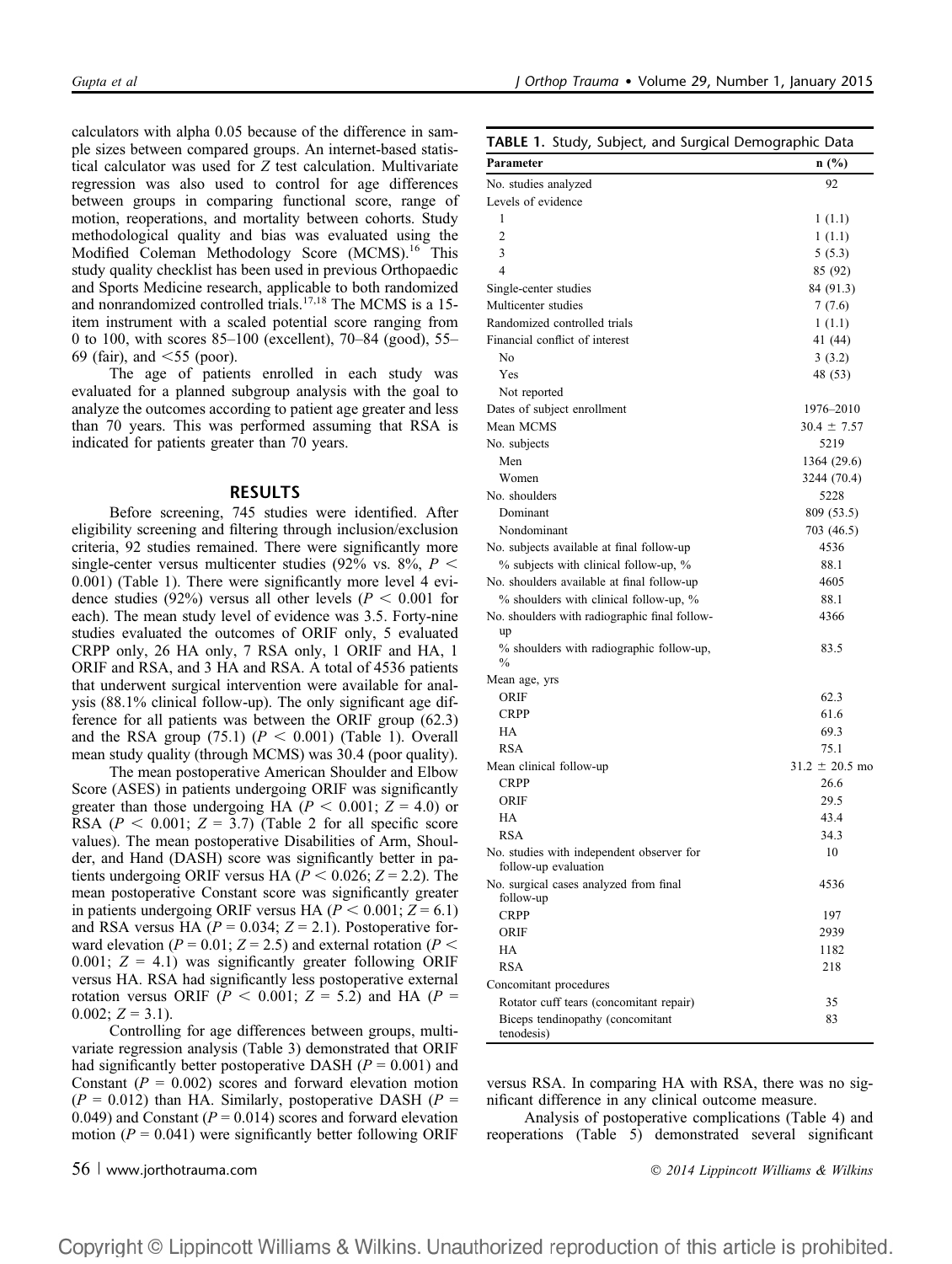| <b>Surgical Technique</b> | <b>DASH</b> Pre | <b>DASH Post</b> | <b>ASES</b> Pre | <b>ASES</b> Post | <b>Constant Pre</b> | <b>Constant Post</b> | <b>ROM FE Post</b> | <b>ROM ER Post</b> |
|---------------------------|-----------------|------------------|-----------------|------------------|---------------------|----------------------|--------------------|--------------------|
| ORIF                      | NR              | 25.4(13)         | NR              | 80.7(4)          | 15.8(1)             | 74.1 (34)            | 137(12)            | 44.3 (9)           |
| <b>CRPP</b>               | NR              | NR.              | NR              | NR               | NR.                 | 69.0(3)              | NR.                | NR.                |
| HA                        | NR              | 37.8(4)          | NR              | 67.2(6)          | NR                  | 66.3(15)             | 109(19)            | 38.9 (17)          |
| <b>RSA</b>                | NR              | 39.3(1)          | NR              | 61.5(5)          | 28(1)               | 69.7(4)              | 115(6)             | 35.0(6)            |

differences. There was a greater rate of complications following CRPP versus ORIF ( $P < 0.001$ ; Z = 4.8), HA ( $P < 0.001$ ;  $Z = 6.4$ ), and RSA ( $P = 0.023$ ;  $Z = 2.3$ ). There was a lower rate of complications following HA versus RSA ( $P = 0.0018$ ;  $Z = 3.1$ ) and ORIF ( $P = 0.0019$ ;  $Z = 3.1$ ). There were significantly more reoperations following ORIF versus HA ( $P <$ 0.001;  $Z = 7.4$ ) and RSA ( $P < 0.001$ ;  $Z = 3.4$ ).

#### **DISCUSSION**

The operative management of displaced unstable 3- and 4-part proximal humerus fractures is controversial. The purpose of this systematic review was to evaluate the outcomes of patients treated surgically with a minimum 1-year follow-up. This is the first systematic review evaluating all of these treatment options in the literature. The results suggest that patients undergoing ORIF had better postoperative clinical outcome scores (ASES, DASH, Constant) and motion versus CRPP, HA, and RSA. Although patients undergoing ORIF were significantly younger than those undergoing RSA, multivariate regression analysis (controlling for patient age) revealed that clinical outcome scores (DASH and Constant scores) and motion were significantly better following ORIF versus HA and RSA. However, the complication rate was significantly higher following ORIF (15%) versus HA (11.3%), and the reoperation rate was significantly higher following ORIF (12.7%) versus HA (4.9%) and RSA (5%). CRPP demonstrated the highest overall complication rate. The authors' hypothesis that RSA would demonstrate the best overall outcome was not confirmed. Nearly all studies

| TABLE 3. Multivariate Regression Analysis Comparing |
|-----------------------------------------------------|
| Individual Groups With Patient Age as a Covariate   |

|                      | <b>ORIF Versus</b><br>HA | <b>ORIF Versus</b><br><b>RSA</b> | <b>HA Versus</b><br><b>RSA</b> |
|----------------------|--------------------------|----------------------------------|--------------------------------|
| <b>ASES</b>          | 0.331                    | 0.274                            | 0.875                          |
| <b>DASH</b>          | 0.001 (ORIF)             | 0.049 (ORIF)                     | 0.508                          |
| Constant             | 0.002 (ORIF)             | $0.014$ (ORIF)                   | 0.846                          |
| Forward<br>elevation | 0.012 (ORIF)             | 0.041 (ORIF)                     | 0.952                          |
| External<br>rotation | 0.419                    | 0.330                            | 0.458                          |
| Reoperation          | 0.082                    | 0.339                            | 0.423                          |
| Mortality            | 0.630                    | 0.835                            | 0.845                          |

ASES, American Shoulder and Elbow Score.

 $\degree$  2014 Lippincott Williams & Wilkins www.jorthotrauma.com | 57

were level 4 evidence (92%) with overall poor MCMS study methodological quality scores.

Three- and 4-part proximal humerus fractures are among the most severe type of proximal humerus fractures and comprise of approximately 5% of all proximal humerus fractures. The type of fracture pattern depends on the bone quality and mechanism of injury. It is more commonly seen in the elderly population with osteopenia as a result of a fall from a standing height.<sup>19</sup> There have been several studies published to date that support the use of ORIF, CRPP, HA, and RSA for the management of these fractures. On the contrary, there are several studies that demonstrate a high complication rate and less desirable outcomes for each of these surgical options, especially ORIF and CRPP.<sup>3-8,11-16</sup> This conflicting data has led to a wide variety of treatment decisions made based on surgeon technical skills and previous experience level as opposed to a purely evidence-based approach.

There is significant interobserver variability between surgeons regarding interpretation of the type of fracture, degree of comminution and displacement, bone quality, and comfort level with a particular technique. In addition, current radiographic classification systems demonstrate significant interobserver variability. As a result, computed tomography– based classification systems have evolved.<sup>20</sup>–<sup>22</sup> Despite this evolution, no single classification is considered the gold standard at this time. This lack of a highly reliable classification system, combined with the above variables, further convolutes the ability to perform a high-quality, randomized controlled trial.

The findings in this study must be carefully interpreted. Despite the general trend toward improved outcomes with ORIF compared with the other treatment options, there is a higher reoperation and overall complication rate associated with ORIF versus HA and RSA. Unfortunately, of the studies that reported on the outcomes of ORIF, only 5 reported on ORIF using nonlocked plating. Therefore, we were unable to compare the results of locked and nonlocked plating. In the current healthcare environment, where value is playing a more crucial role in impacting surgeon behavior, ORIF may not be the most cost-effective treatment in comparison with HA or RSA. Further studies comparing the cost-effectiveness of these procedures are therefore warranted.

Strengths of this study include the large number of studies and subjects analyzed with several distinct surgical treatments, clear inclusion and exclusion criteria, utilization of a standardized search methodology, and use of validated outcome instruments. In addition, it is the first systematic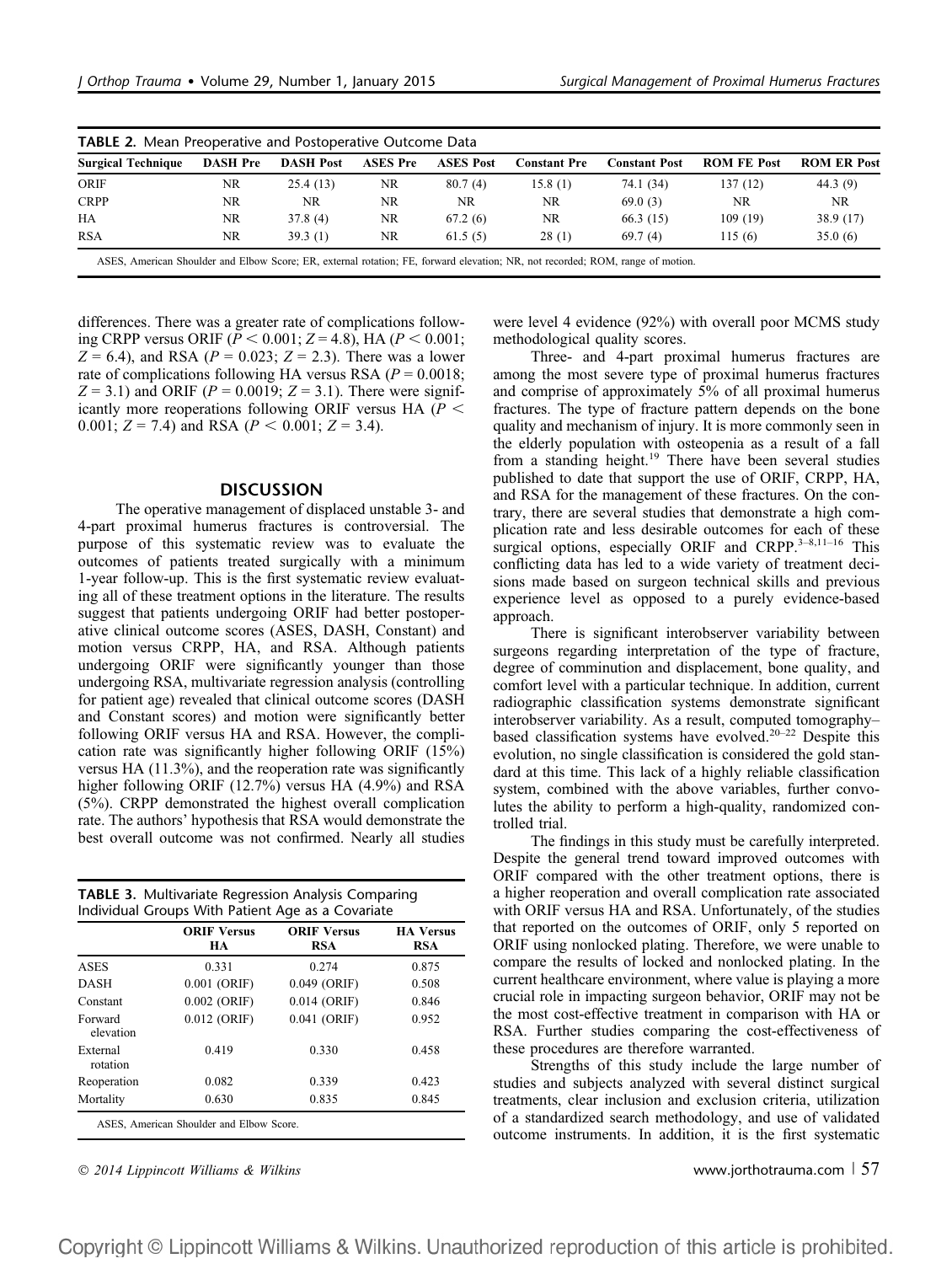|                            | Hardware       |                 |           | HН              | <b>Superficial</b> | Deep      | <b>Neurologic</b> |                    |          |            |        | Total,        |
|----------------------------|----------------|-----------------|-----------|-----------------|--------------------|-----------|-------------------|--------------------|----------|------------|--------|---------------|
|                            | <b>Failure</b> | <b>Malunion</b> | Nonunion* | <b>Necrosis</b> | <b>Infection</b>   | Infection | Injury            | <b>Dislocation</b> | Death    | <b>DVT</b> | PE     | $\frac{0}{0}$ |
| ORIF (2939),<br>$n \ (\%)$ | 58 (2.0)       | 8(0.3)          | 15(0.5)   | 189(6.4)        | 25(0.9)            | 21(0.7)   | 12(0.4)           | 6(0.2)             | 104(3.5) | (0.04)     | (0.04) | 15.0          |
| CRPP (197),<br>$n$ (%)     | 8(4.1)         | 6(3.0)          | 2(1.0)    | 23(11.7)        | 8(4.1)             | 2(1.0)    | 3(1.5)            | 0(0)               | 4(2.0)   | 0(0)       | 0(0)   | 28.4          |
| Hemi (1182),<br>$n \ (\%)$ | 6(0.5)         | 0(0)            | 12(1.0)   | 0(0)            | 25(2.1)            | 11(0.9)   | 12(1.0)           | 7(0.6)             | 60 (5.1) | 0(0)       | (0.08) | 11.3          |
| RSA (218),<br>$n$ (%)      | 0(0)           | 0(0)            | 0(0)      | 0(0)            | 3(1.4)             | 5(2.3)    | 12(5.5)           | 9(4.1)             | 10(4.6)  | (0.5)      | 1(0.5) | 18.9          |

\*Nonunion for ORIF indicates failure of any fracture segment from healing. Nonunion for HA indicates failure of tuberosity healing.

DVT, deep venous thrombosis; HH, humeral head; PE, pulmonary embolism.

review comparing ORIF, CRPP, HA, and RSA for the management of complex proximal humerus fractures. Age was recognized as a potential confounder because of the significant age differences between cohorts. With the age of the different groups as covariates, multivariate regression was used to compare the relationship between groups and postoperative outcomes to minimize the effect of age on the outcome variables. This analysis supported the above findings regarding ORIF versus HA and RSA but suggested that there is no significant difference between HA and RSA in all measured clinical outcomes.

Limitations of this systematic review include a lack of randomized controlled trials, lack of long-term follow-up, and the majority of studies being level 4 retrospective case series. Overall, only 324 patients included in this study came from level 1 or 2 evidence, 405 patients from level 3 evidence, and the remainder from level 4 evidence. This lack of comparison and randomization introduces both observer and allocation bias. In addition, many studies were not specific regarding the indications for operative intervention. This introduces selection bias for such studies. Another limitation of this study review is the lack of subdividing patients into different age categories. For example, many would argue that the treatment algorithm for a 75-year-old patient differs from that for a 60 year-old patient, especially if the 60-year-old patient is a healthy active manual laborer. The authors attempted this subgroup analysis to strengthen the results; however, the

| TABLE 5. Reoperations Associated With ORIF, CRPP, HA, RSA |  |  |  |
|-----------------------------------------------------------|--|--|--|
|                                                           |  |  |  |

|                         | <b>Reoperations</b> | <b>Hardware</b><br>Removal | <b>Revision to</b><br>HA | <b>Revision to</b><br>RSA |
|-------------------------|---------------------|----------------------------|--------------------------|---------------------------|
| ORIF (2939),<br>$n$ (%) | 374 (12.7)          | 91(3.1)                    | 35(1.2)                  | 1(0.04)                   |
| CRPP (197),<br>$n$ (%)  | 197 (100)           | 197 (100)                  | 0(0)                     | 2(1.0)                    |
| Hemi (1182),<br>$n$ (%) | 53 (4.9)            | 0(0)                       | <b>NA</b>                | 14(1.2)                   |
| RSA (218),<br>$n$ (%)   | 11(5.0)             | 0(0)                       | 4(1.8)                   | NA                        |

available studies did not adequately provide enough information regarding the specific ages of the patients enrolled into their studies. Such a subgroup analysis in future studies is important in determining the most effective treatment for varying patient ages in the elderly population. Further, the status of the rotator cuff and bone mineral density play a large role in treatment selection. These issues were seldom addressed within the studies, yet need to be addressed in future investigations. In addition, accounting for patient activity level and comorbidities is also very important and must be the focus of future comparative studies. The patients who underwent ORIF and RSA both demonstrated good functional outcomes, with the outcomes of ORIF slightly superior to RSA, whereas the patients who underwent RSA had a significantly lower complication rate than those who underwent ORIF. Significantly worse outcomes and increased complications could be expected in this age group compared with the much younger ORIF group because of the higher comorbidities present in this age population. This, however, was not the case. The authors therefore postulate that, in patients older than age 70, RSA has the potential to be the most effective operative intervention. The current data to date, however, are yet to fully support this claim because of a lack of consistent accountability of age and associated comorbidities. Lastly, the authors recognize that it is difficult to control for fracture severity and bone quality. Currently, there is no gold standard fracture classification through which there is high intraobserver and interobserver agreement regarding the degree of comminution and bone quality. Not all 3- and 4-part fractures behave the same. Therefore, surgeons must be prepared for alternative treatment options such as HA or RSA in the setting of a high degree of comminution and or poor bone quality, which can lead to early failure with ORIF or CRPP.

# CONCLUSIONS

Patients undergoing ORIF for proximal humerus fractures using older and newer locking and nonlocking plate technology demonstrate better clinical outcome scores but with a significantly higher reoperation rate. HA and RSA are effective alternatives as well, but tuberosity nonunion remains a concern with HA. Randomized controlled trials and cost

58 <sup>|</sup> www.jorthotrauma.com 2014 Lippincott Williams & Wilkins